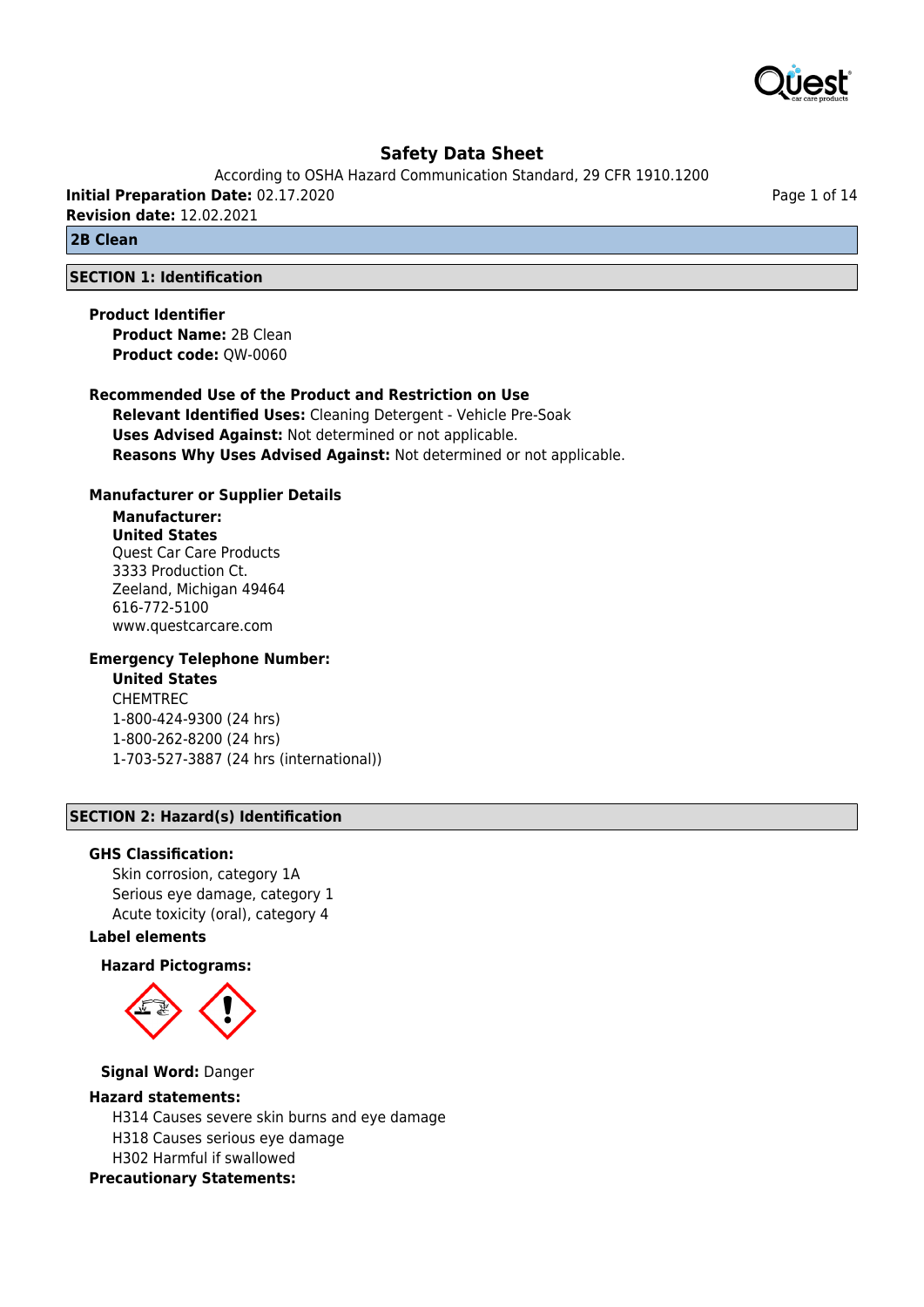According to OSHA Hazard Communication Standard, 29 CFR 1910.1200

**Initial Preparation Date:** 02.17.2020

**Revision date:** 12.02.2021

## **2B Clean**

P260 Do not breathe dust/fume/gas/mist/vapors/spray P264 Wash hands/skin thoroughly after contact with or handling. P280 Wear protective gloves/protective clothing/eye protection/face protection P270 Do not eat, drink or smoke when using this product P301+P330+P331 IF SWALLOWED: Rinse mouth. Do NOT induce vomiting P303+P361+P353 IF ON SKIN (or hair): Take off immediately all contaminated clothing. Rinse skin with water/shower P363 Wash contaminated clothing before reuse P304+P340 IF INHALED: Remove victim to fresh air and keep at rest in a position comfortable for breathing P310 Immediately call a POISON CENTER/911/PHYSICIAN IF: swallowed, eye contact, skin burns/rash or breathing difficulties. P321 Specific treatment (see first aid procedures on the product label in section 4 of this SDS) P305+P351+P338 IF IN EYES: Rinse cautiously with water for several minutes. Remove contact lenses, if present and easy to do. Continue rinsing P301+P312 IF SWALLOWED: Call a POISON CENTER or doctor/physician if you feel unwell P330 Rinse mouth P405 Store locked up

P501 Dispose of contents/container in accordance with local, state and federal regulations.

## **Hazards Not Otherwise Classified:** None

## **SECTION 3: Composition/Information on Ingredients**

| <b>Identification</b>             | <b>Name</b>                                                   | Weight % |
|-----------------------------------|---------------------------------------------------------------|----------|
| CAS Number:<br>$64-02-8$          | Tetrasodium ethylenediamine tetraacetate                      | $5 - 10$ |
| CAS Number:<br>1310-73-2          | Sodium hydroxide                                              | $1-5$    |
| <b>CAS Number:</b><br>Proprietary | Alcohols ethoxylated                                          | $1 - 5$  |
| <b>CAS Number:</b><br>68081-81-2  | Benzenesulfonic acid, mono-C10-16-alkyl derivs., sodium salts | $1 - 5$  |
| CAS Number:<br>111-76-2           | 2-Butoxyethanol                                               | $1 - 5$  |

## **Additional Information:** None

## **SECTION 4: First Aid Measures**

## **Description of First Aid Measures**

## **General Notes:**

Show this Safety Data Sheet to the doctor in attendance.

Show this Safety Data Sheet to the doctor in attendance. Take precautions to ensure your own safety before attempting rescue. Wear appropriate safety eyewear, gloves, protective clothing and respiratory protection to prevent exposure. See Section 8 of this SDS for personal protective equipment recommendations. Do not use the mouth to mouth method if victim has ingested or inhaled the product. Give artificial respiration with the aid of a pocket mask equipped with a one-way valve or other proper device.

## **After Inhalation:**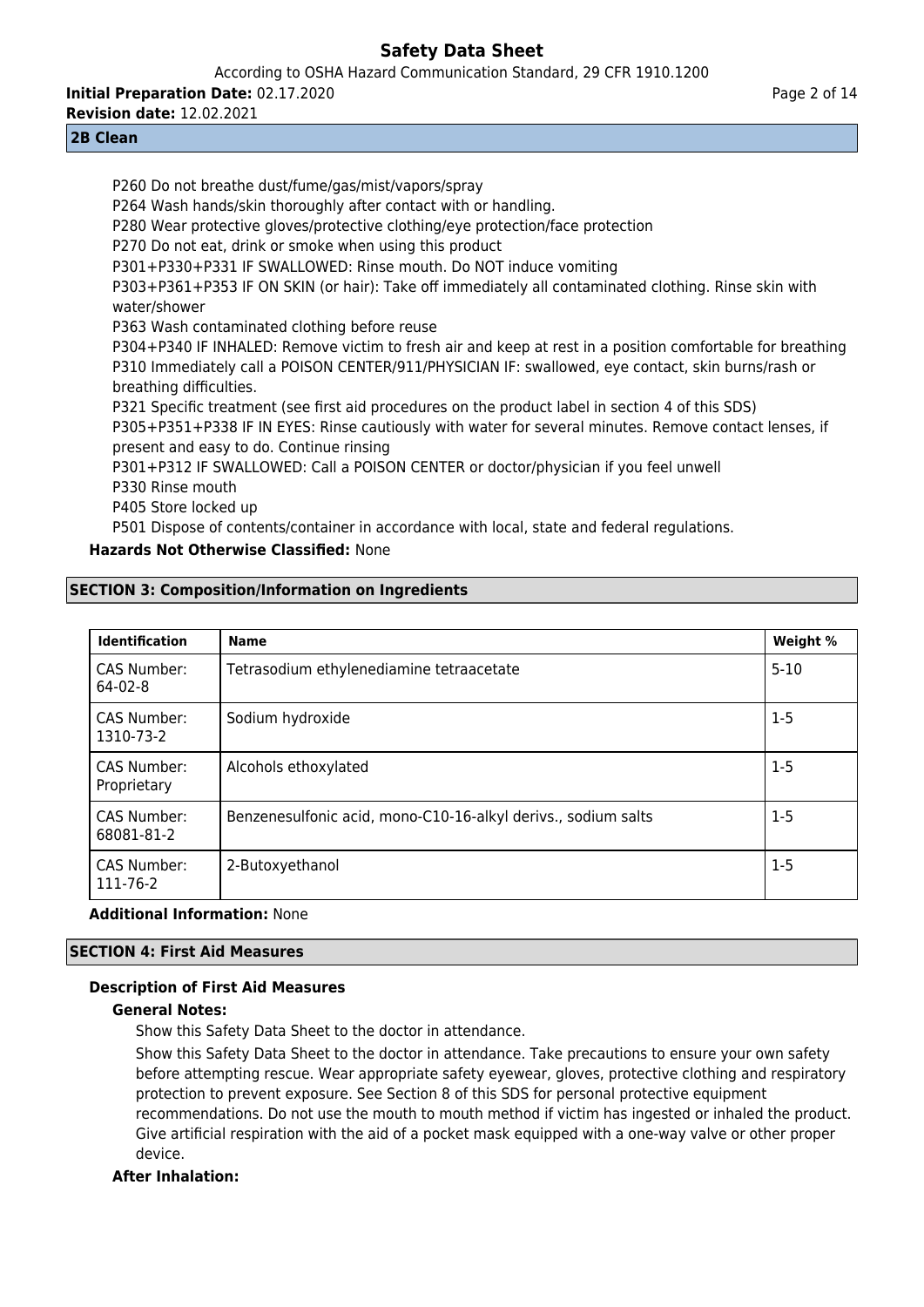According to OSHA Hazard Communication Standard, 29 CFR 1910.1200

**Initial Preparation Date:** 02.17.2020

**Revision date:** 12.02.2021

#### Page 3 of 14

### **2B Clean**

If inhaled, remove person to fresh air and place in a position comfortable for breathing. Keep person at rest. If breathing is difficult, administer oxygen. If breathing has stopped, provide artificial respiration. If experiencing respiratory symptoms, seek medical advice/attention.

If inhaled, remove person to fresh air and place in a position comfortable for breathing. Keep person at rest. If breathing is difficult, administer oxygen. If breathing has stopped, provide artificial respiration. If symptoms develop or persist, seek medical advice/attention.

#### **After Skin Contact:**

Treatment is urgent. Seek emergency medical treatment. Remove contaminated clothing and shoes. Rinse skin with copious amounts of water [shower] for several minutes. Launder contaminated clothing before reuse.

Remove contaminated clothing and shoes. Rinse skin with copious amounts of water [shower] for several minutes. Launder contaminated clothing before reuse. If symptoms develop or persist, seek medical advice/attention.

#### **After Eye Contact:**

Immediately rinse eyes with plenty of gently flowing lukewarm water for 15 minutes. Remove contact lenses if present and easy to do so. Protect unexposed eye. Seek immediate medical attention, preferably from an ophthalmologist.

Rinse eyes with plenty of water for several minutes. Remove contact lenses, if present and easy to do so. Protect unexposed eye. If symptoms develop or persist, seek medical advice/attention.

#### **After Swallowing:**

If swallowed, DO NOT induce vomiting unless told to do so by a physician or poison control center. Rinse mouth with water. Never give anything by mouth to an unconscious person. If spontaneous vomiting occurs, place on the left side with head down to prevent aspiration of liquid into the lungs. Seek immediate medical attention.

If swallowed, DO NOT induce vomiting unless told to do so by a physician or poison control center. Rinse mouth with water. Never give anything by mouth to an unconscious person. If spontaneous vomiting occurs, place on the left side with head down to prevent aspiration of liquid into the lungs. If symptoms develop or persist, seek medical advice/attention.

## **Most Important Symptoms and Effects, Both Acute and Delayed Acute Symptoms and Effects:**

Exposure to skin may result in redness, pain, burning, inflammation and tissue damage. Exposure to eyes may result in irritation, redness, pain, inflammation, itching, burning, tearing, corneal damage and loss of vision. Exposure via inhalation may result in cough, sore throat, burning sensation and shortness of breath. Exposure via ingestion may result in burns of the mouth and throat, abdominal pain, burning sensation in the throat and chest, nausea, vomiting, shock or collapse.

Eye contact may result in irritation, redness, pain, inflammation, itching, burning, tearing, corneal damage and loss of vision.

Acute oral exposure may lead to dizziness, drowsiness, headache, breathing difficulties, nausea, vomiting, abdominal pain, and lowering of consciousness. Adverse effects are dependent on exposure (dose, concentration, contact time).

## **Delayed Symptoms and Effects:**

Effects are dependent on exposure (dose, concentration, contact time). Symptoms of exposure may be delayed.

## **Immediate Medical Attention and Special Treatment**

#### **Specific Treatment:**

In case of eye contact, seek prompt medical attention while rinsing is continued.

## **Notes for the Doctor:**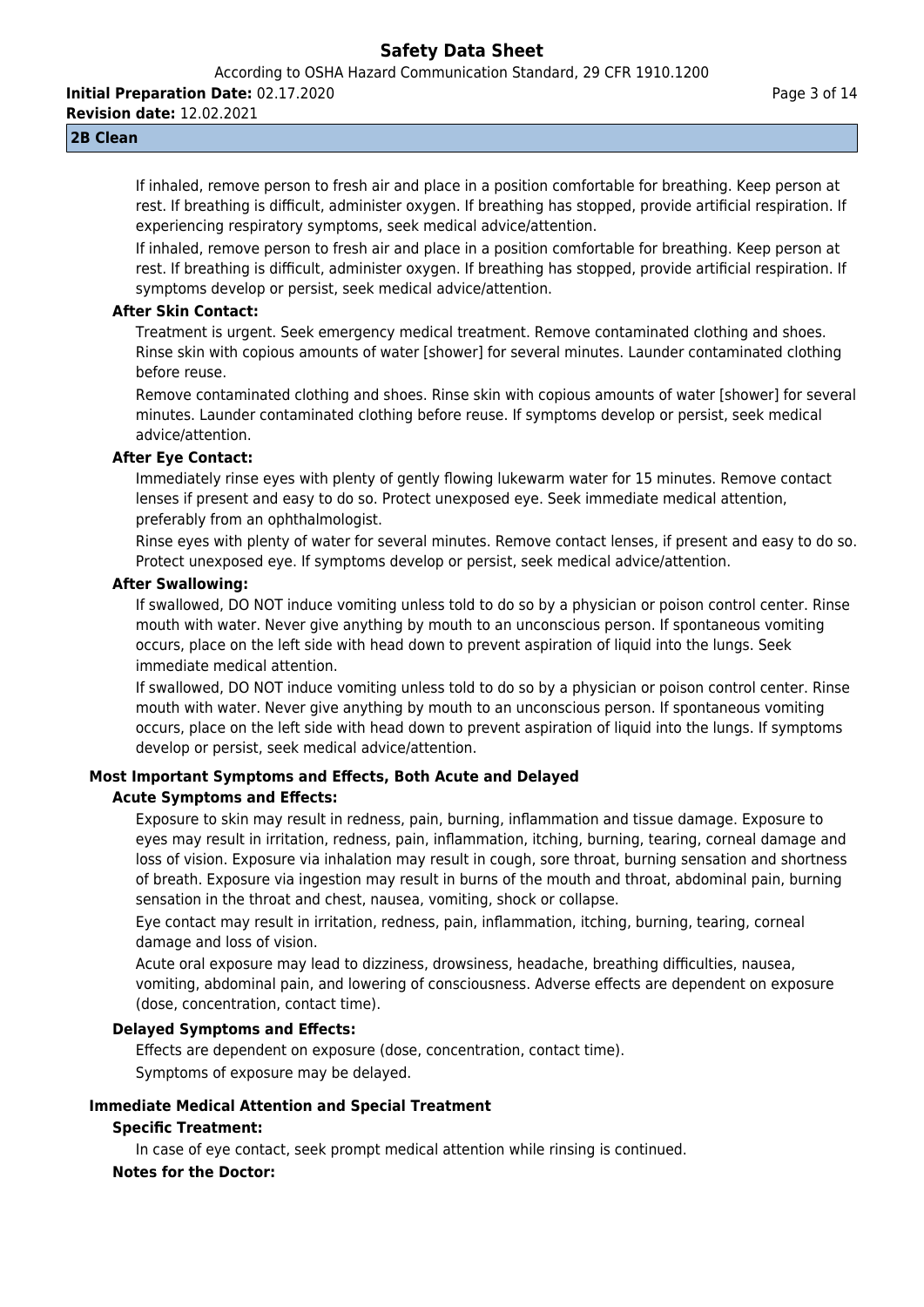According to OSHA Hazard Communication Standard, 29 CFR 1910.1200

**Initial Preparation Date:** 02.17.2020

**Revision date:** 12.02.2021

#### **2B Clean**

Treat symptomatically.

#### **SECTION 5: Firefighting Measures**

#### **Extinguishing Media**

### **Suitable Extinguishing Media:**

Water mist/fog, carbon dioxide, dry chemical or alcohol resistant foam.

#### **Unsuitable Extinguishing Media:**

Do not use water jet.

#### **Specific Hazards During Fire-Fighting:**

Thermal decomposition may produce irritating/toxic fumes/gases.

#### **Special Protective Equipment for Firefighters:**

Fire-fighters should wear appropriate protective equipment and self-contained breathing apparatus (SCBA) with a full-face piece operated in positive pressure mode.

#### **Special precautions:**

Avoid contact with skin, eyes, hair and clothing. Do not breathe fumes/gas/mists/aerosols/vapors/dusts. Move containers from fire area if safe to do so. Use water spray/fog for cooling fire exposed containers. Avoid unnecessary run-off of extinguishing media which may cause pollution.

#### **SECTION 6: Accidental Release Measures**

#### **Personal Precautions, Protective Equipment, and Emergency Procedures:**

Evacuate unnecessary personnel. Ventilate area. Extinguish any sources of ignition. Wear recommended personal protective equipment (see Section 8). Do not get on skin, eyes or on clothing. Avoid breathing mist, vapor, dust, fume and spray. Do not walk through spilled material. Wash thoroughly after handling. Remove contaminated clothing and launder before reuse.

Evacuate unnecessary personnel. Ventilate area. Extinguish any sources of ignition. Wear recommended personal protective equipment (see Section 8). Avoid contact with skin, eyes and clothing. Avoid breathing mist, vapor, dust, fume and spray. Do not walk through spilled material. Wash thoroughly after handling.

#### **Environmental Precautions:**

Prevent further leakage or spillage if safe to do so. Prevent from reaching drains, sewers and waterways. Discharge into the environment must be avoided.

## **Methods and Material for Containment and Cleaning Up:**

Harmful if swallowed. Do not touch damaged containers or spilled material unless wearing appropriate personal protective clothing. Avoid breathing dust, mist, fumes, vapors or spray. Stop leak if you can do it without risk. Contain and collect spillage and place in suitable container for future disposal. Dispose of in accordance with all applicable regulations (see Section 13).

Do not touch damaged containers or spilled material unless wearing appropriate personal protective clothing. Stop leak if you can do it without risk. Contain and collect spillage and place in suitable container for future disposal. Dispose of in accordance with all applicable regulations (see Section 13).

#### **Reference to Other Sections:**

For personal protective equipment see Section 8. For disposal see Section 13.

## **SECTION 7: Handling and Storage**

#### **Precautions for Safe Handling:**

Use appropriate personal protective equipment (see Section 8). Prevent skin contact. Do not get in eyes. Use only with adequate ventilation. Do not add water to the corrosive product. If it is necessary to mix a corrosive product with water, do so slowly adding the corrosive to cold water, in small amounts, and stir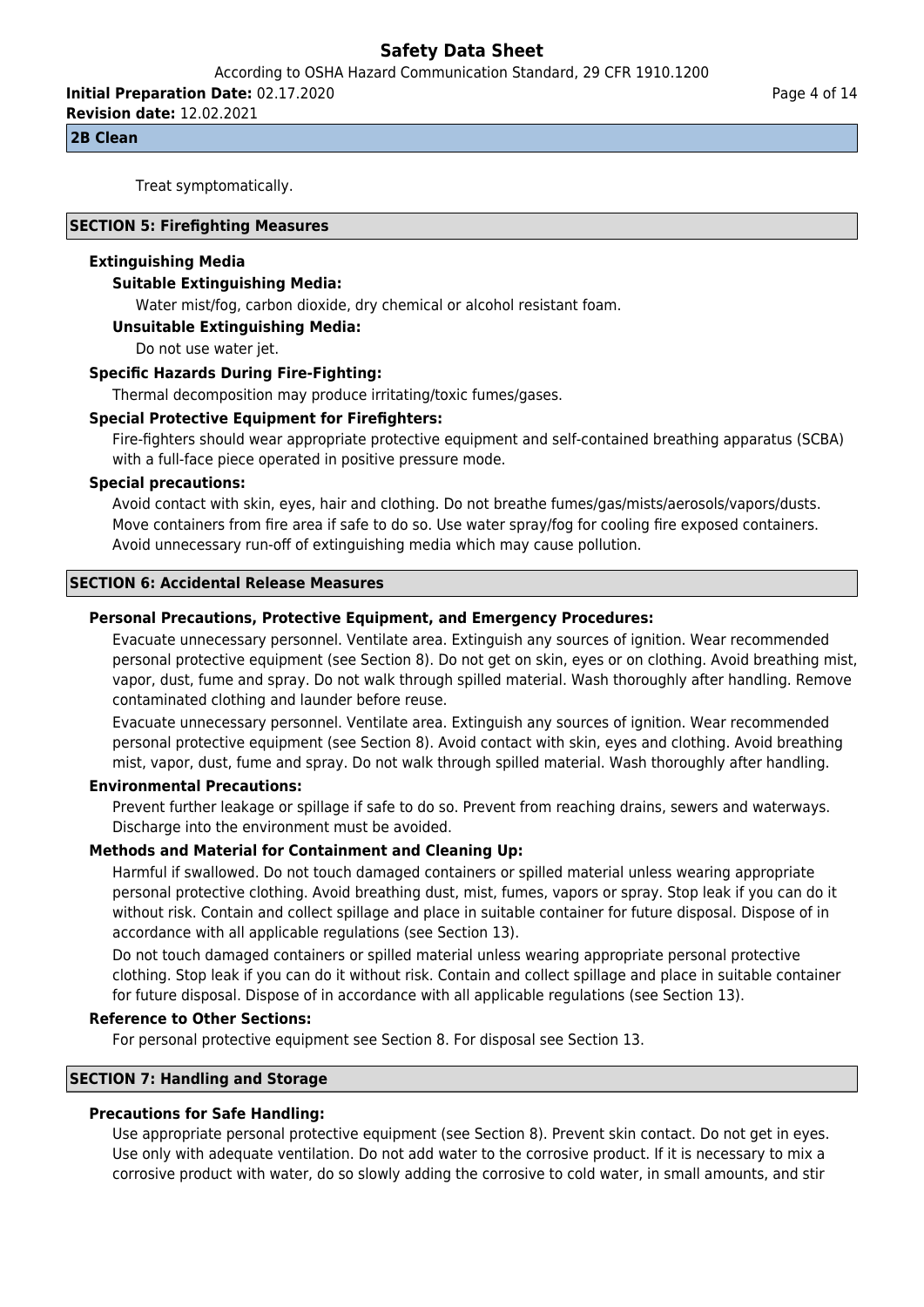According to OSHA Hazard Communication Standard, 29 CFR 1910.1200

**Initial Preparation Date:** 02.17.2020

**Revision date:** 12.02.2021

#### **2B Clean**

frequently. Avoid breathing mist/vapor/spray/dust. Do not eat, drink, smoke, or use personal products when handling chemical substances. Wash affected areas thoroughly after handling. Keep away from incompatible materials (See Section 10). Keep containers tightly closed when not in use. Keep only in original packaging. Use appropriate personal protective equipment (see Section 8). Use only with adequate ventilation. Avoid breathing mist/vapor/spray/dust. Do not eat, drink, smoke, or use personal products when handling chemical substances. Do not get in eyes. Avoid contact with skin and clothing. Wash affected areas thoroughly after handling. Keep away from incompatible materials (See Section 10). Keep containers tightly closed when not in use.

Use appropriate personal protective equipment (see Section 8). Use only with adequate ventilation. Avoid breathing mist/vapor/spray/dust. Do not eat, drink, smoke, or use personal products when handling chemical substances. Avoid contact with skin, eyes and clothing. Wash affected areas thoroughly after handling. Keep away from incompatible materials (See Section 10). Keep containers tightly closed when not in use.

## **Conditions for Safe Storage, Including Any Incompatibilities:**

Store in cool, dry, well-ventilated location out of direct sunlight and away from exit paths. Store in a corrosion-resistant container with a resistant inner liner. Inspect containers and storage area regularly for signs of leak and damage. Store containers at a convenient height for handling, below eye level if possible. High shelving increases the risk of dropping containers, personal injury and exposure. Ensure that appropriate fire fighting and spill-clean up equipment is readily available. Keep away from food and beverages. Protect from freezing and physical damage. Store away from heat, open flames and other sources of ignition. Store separately. Keep container tightly sealed. Store away from incompatible materials (See Section 10).

Store in cool, dry, well-ventilated location out of direct sunlight. Keep away from food and beverages. Protect from freezing and physical damage. Store away from heat, open flames and other sources of ignition. Keep container tightly sealed. Store away from incompatible materials (See Section 10).

## **SECTION 8: Exposure Controls/Personal Protection**

Only those substances with limit values have been included below.

| <b>Country (Legal Basis)</b> | <b>Substance</b> | <b>Identifier</b> | <b>Permissible concentration</b>                              |
|------------------------------|------------------|-------------------|---------------------------------------------------------------|
| <b>ACGIH</b>                 | Sodium hydroxide | 1310-73-2         | Ceiling Limit: 2 mg/m <sup>3</sup>                            |
|                              | 2-Butoxyethanol  | 111-76-2          | 8-Hour TWA-PEL: 20 ppm                                        |
| <b>OSHA</b>                  | Sodium hydroxide | 1310-73-2         | 8-Hour TWA-PEL: 2 mg/m <sup>3</sup>                           |
|                              | 2-Butoxyethanol  | 111-76-2          | 8-Hour TWA-PEL: 240 mg/m <sup>3</sup> (50<br>ppm [Table Z-1]) |
|                              | 2-Butoxyethanol  | 111-76-2          | 8-Hour TWA: 120 mg/m <sup>3</sup> (25 ppm)<br>$[Table Z-1-A]$ |
| Iniosh                       | Sodium hydroxide | 1310-73-2         | IDLH: 10 mg/m <sup>3</sup>                                    |
|                              | 2-Butoxyethanol  | 111-76-2          | IDLH: 700 ppm                                                 |
|                              | 2-Butoxyethanol  | 111-76-2          | REL-TWA: 24 mg/m <sup>3</sup> (5 ppm [up to<br>10 hr])        |
|                              | Sodium hydroxide | 1310-73-2         | Ceiling Limit: 2 mg/m <sup>3</sup>                            |
| United States (California)   | Sodium hydroxide | 1310-73-2         | Ceiling Limit: 2 mg/m <sup>3</sup>                            |
|                              | 2-Butoxyethanol  | 111-76-2          | 8-Hour TWA-PEL: 97 mg/m <sup>3</sup> (20<br>(ppm              |
|                              | 2-Butoxyethanol  | 111-76-2          | REL: 4700 ug/m <sup>3</sup> (Acute<br>inhalation)             |
|                              | 2-Butoxyethanol  | 111-76-2          | REL: 164 ug/m <sup>3</sup> (8-hour Inhalation)                |
|                              | 2-Butoxyethanol  | 111-76-2          | REL: 82 ug/m <sup>3</sup> (Chronic inhalation)                |

## **Occupational Exposure Limit Values:**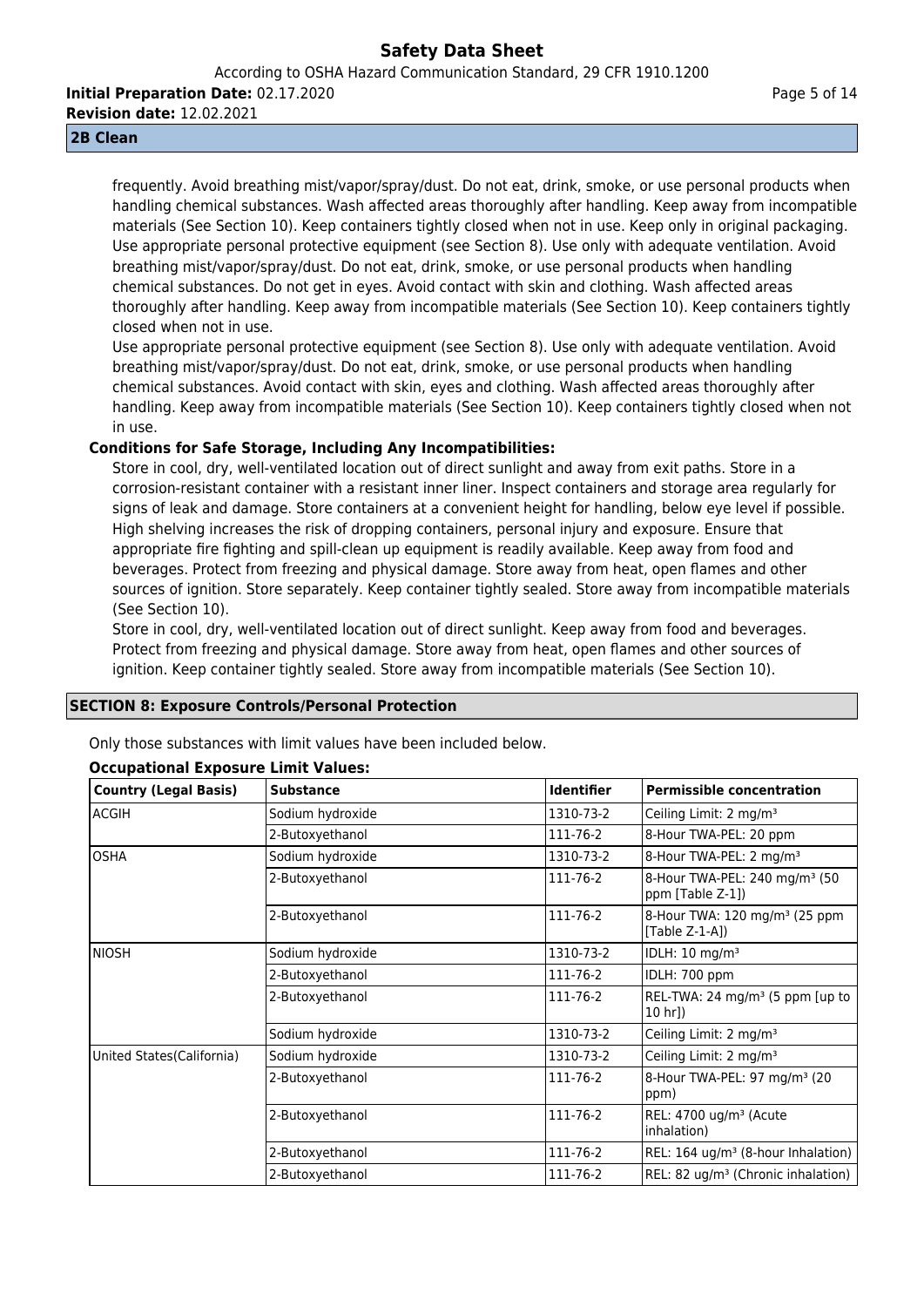**Initial Preparation Date:** 02.17.2020

**Revision date:** 12.02.2021

#### **2B Clean**

| <b>Country (Legal Basis)</b> | l Substance      | <b>Identifier</b> | <b>Permissible concentration</b>    |
|------------------------------|------------------|-------------------|-------------------------------------|
|                              | Sodium hydroxide | 1310-73-2         | $[REL: 8 ug/m3 (Acute Inhalation)]$ |

## **Biological Limit Values:**

| Country (Legal Basis) | Substance       | l Identifi<br><b>er</b> | l ant                                                               |           | time                   | Determin Specimen Sampling Permissibl<br>l e limits |
|-----------------------|-----------------|-------------------------|---------------------------------------------------------------------|-----------|------------------------|-----------------------------------------------------|
| lACGIH                | 2-Butoxyethanol |                         | 111-76-2 Butoxyacet Creatinine<br>lic acid<br>l(with<br>(hydrolysis | lin Urine | End of shift 1200 mg/g |                                                     |

#### **Information on Monitoring Procedures:**

Not determined or not applicable.

#### **Appropriate Engineering Controls:**

Emergency eye wash stations and safety showers should be available in the immediate vicinity of use or handling. Provide adequate ventilation to maintain the airborne concentrations of vapor, mists, and/or dusts below the applicable workplace exposure limits, while observing recognized national standards (or equivalent).

## **Personal Protection Equipment**

#### **Eye and Face Protection:**

Use safety glasses with side shields or goggles. Consider the use of a face shield for splash protection. Use eye protection equipment that has been tested and approved by recognized national standards (or equivalent).

Safety glasses or goggles. Use eye protection equipment that has been tested and approved by recognized national standards (or equivalent).

#### **Skin and Body Protection:**

Chemical resistant, impervious gloves approved by the appropriate standards. Gloves must be inspected prior to use. Considering the parameters specified by the glove manufacturer, check during use that the gloves are still retaining their protective properties. It should be noted that the time to breakthrough for any glove material may be different for different glove manufacturers. In the case of mixtures, consisting of several substances, the protection time of the gloves cannot be accurately estimated. Avoid skin contact with used gloves. Appropriate techniques should be used to remove used gloves and contaminated clothing. Full body protection should be worn. Personal protective equipment for the body should be selected based on the task being performed and the risks involved and should be approved by a specialist before handling this product. Ensure that all personal protective equipment is approved by recognized national standards (or equivalent).

Chemical resistant, impervious gloves approved by the appropriate standards. Gloves must be inspected prior to use. Avoid skin contact with used gloves. Appropriate techniques should be used to remove used gloves and contaminated clothing. Personal protective equipment for the body should be selected based on the task being performed and the risks involved and should be approved by a specialist before handling this product. Ensure that all personal protective equipment is approved by recognized national standards (or equivalent).

#### **Respiratory Protection:**

If engineering controls do not maintain airborne concentrations below the applicable workplace exposure limits, or to an acceptable level (if exposure limits have not been established), a respirator approved by recognized national standards (or equivalent) must be worn.

#### **General Hygienic Measures:**

When handling chemical products, do not eat, drink or smoke. Wash hands after handling, before breaks, and at the end of the workday. Avoid contact with skin, eyes and clothing. Wash contaminated clothing before reuse. Perform routine housekeeping.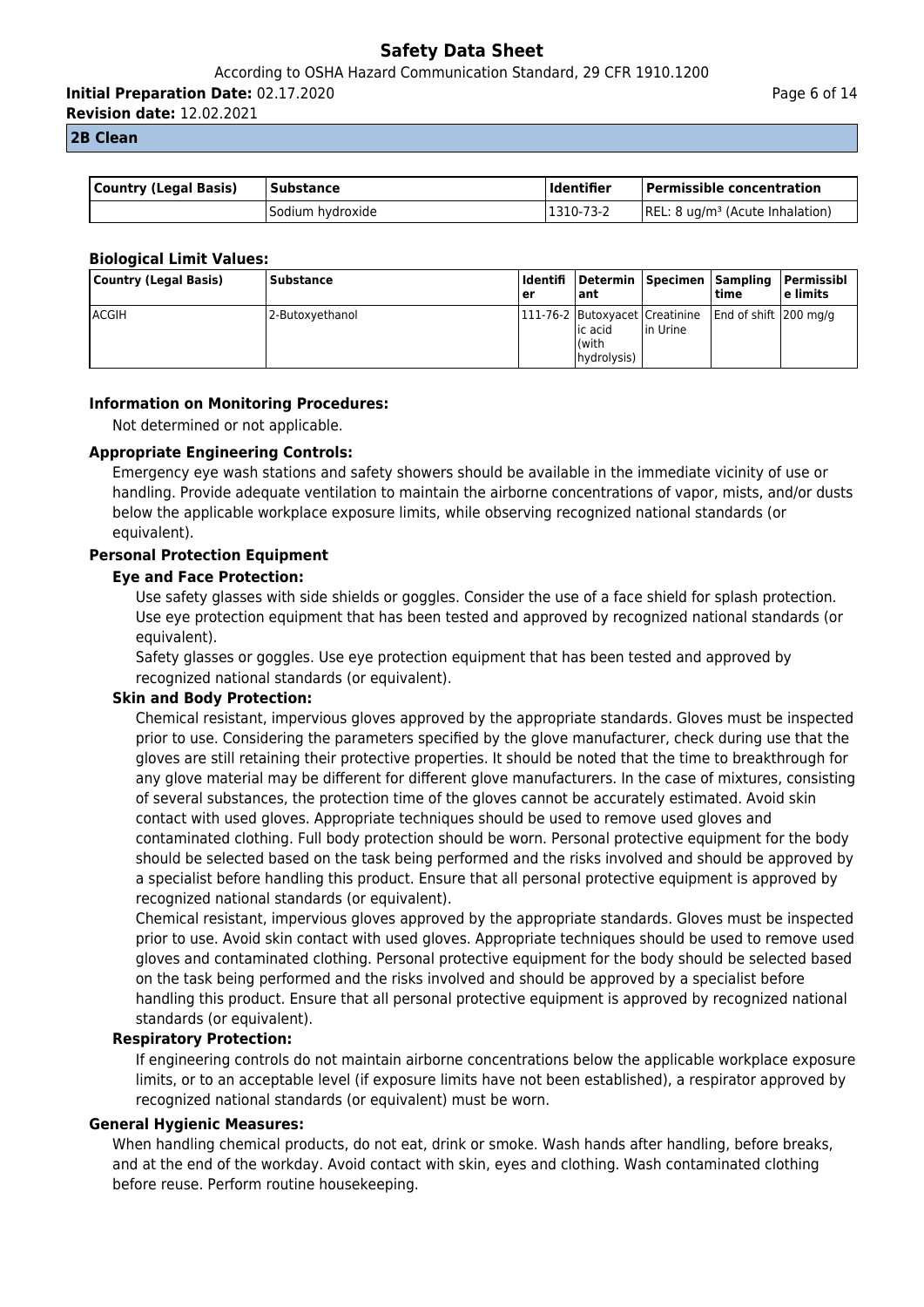According to OSHA Hazard Communication Standard, 29 CFR 1910.1200

**Initial Preparation Date:** 02.17.2020 **Revision date:** 12.02.2021

**2B Clean**

## **SECTION 9: Physical and Chemical Properties**

#### **Information on Basic Physical and Chemical Properties**

| <b>Appearance</b>                         | Blue                             |
|-------------------------------------------|----------------------------------|
| Odor                                      | Ether-like or Citrus             |
| <b>Odor threshold</b>                     | Not determined or not available. |
| pH                                        | >13.0                            |
| <b>Melting point/freezing point</b>       | Not determined or not available. |
| Initial boiling point/range               | Not determined or not available. |
| Flash point (closed cup)                  | >93c                             |
| <b>Evaporation rate</b>                   | Not determined or not available. |
| <b>Flammability (solid, gas)</b>          | Not determined or not available. |
| <b>Upper flammability/explosive limit</b> | Not determined or not available. |
| Lower flammability/explosive limit        | Not determined or not available. |
| <b>Vapor pressure</b>                     | Not determined or not available. |
| <b>Vapor density</b>                      | Not determined or not available. |
| <b>Density</b>                            | Not determined or not available. |
| <b>Relative density</b>                   | $1.05 - 1.10$                    |
| <b>Solubilities</b>                       | Water                            |
| Partition coefficient (n-octanol/water)   | Not determined or not available. |
| <b>Auto/Self-ignition temperature</b>     | Not determined or not available. |
| <b>Decomposition temperature</b>          | Not determined or not available. |
| <b>Dynamic viscosity</b>                  | Not determined or not available. |
| <b>Kinematic viscosity</b>                | Not determined or not available. |
| <b>Explosive properties</b>               | Not determined or not available. |
| <b>Oxidizing properties</b>               | Not determined or not available. |

## **SECTION 10: Stability and Reactivity**

#### **Reactivity:**

Not reactive under recommended handling and storage conditions.

#### **Chemical Stability:**

Stable under recommended handling and storage conditions.

## **Possibility of Hazardous Reactions:**

Hazardous reactions are not anticipated under recommended conditions of handling and storage.

## **Conditions to Avoid:**

Avoid generation of aerosols and mists, extreme heat, open flames, hot surfaces, sparks, ignition sources and incompatible materials.

Extreme heat, open flames, hot surfaces, sparks, ignition sources and incompatible materials.

## **Incompatible Materials:**

None known.

## **Hazardous Decomposition Products:**

Under normal conditions of storage and use, hazardous decomposition products should not be produced.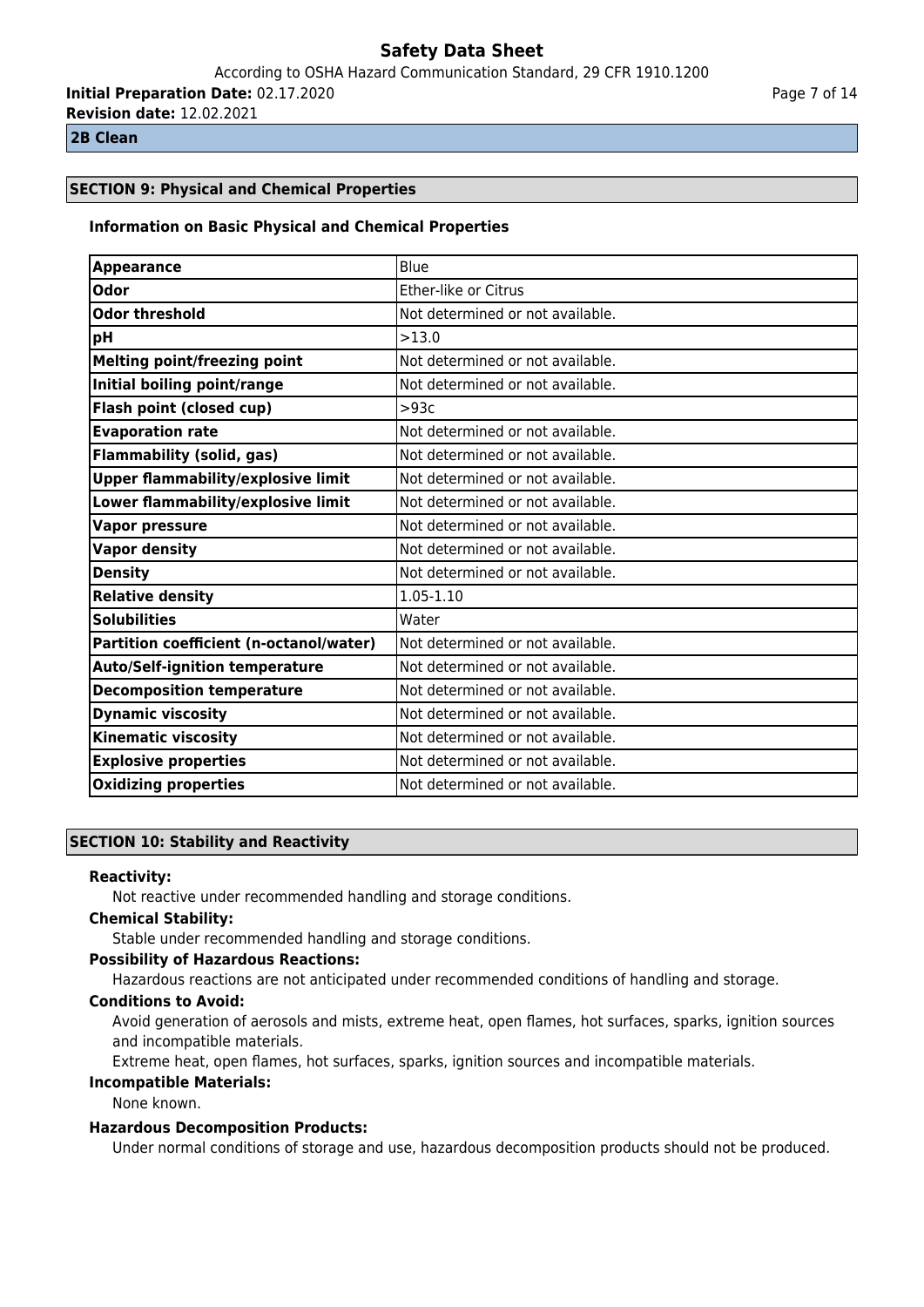According to OSHA Hazard Communication Standard, 29 CFR 1910.1200

**Initial Preparation Date:** 02.17.2020 **Revision date:** 12.02.2021

#### **2B Clean**

# **SECTION 11: Toxicological Information**

## **Acute Toxicity**

**Assessment:**

Harmful if swallowed.

**Product Data:** No data available.

## **Substance Data:**

| <b>Name</b>                                  | Route           | Result                                     |
|----------------------------------------------|-----------------|--------------------------------------------|
| 2-Butoxyethanol                              | dermal          | LD50 Rabbit: 220 mg/kg                     |
|                                              | linhalation     | LC50 Rat: 450 ppmV (4 hr - Vapor)          |
|                                              | <b>Oral ATE</b> | LD50 Rat: 1200 mg/kg (Annex VI to the CLP) |
|                                              | loral           | LD50 Rat: 470 mg/kg                        |
| Tetrasodium ethylenediamine<br>ltetraacetate | loral           | LD50 Rat: 1210 mg/kg                       |
| Sodium hydroxide                             | oral            | LD50 Rat: 140-340 mg/kg                    |
|                                              | ldermal         | LD50 Rabbit: 1350 mg/kg                    |
| Alcohols ethoxylated                         | oral            | LD50 Rat: 1378 mg/kg                       |
|                                              | dermal          | LD50 Rat: > 2000 mg/kg                     |

## **Skin Corrosion/Irritation**

## **Assessment:**

Causes severe skin burns and eye damage.

## **Product Data:**

No data available.

## **Substance Data:**

| <b>Name</b>                                                                  | Result                    |
|------------------------------------------------------------------------------|---------------------------|
| Sodium hydroxide                                                             | Causes severe skin burns. |
| 2-Butoxyethanol                                                              | Causes skin irritation.   |
| Benzenesulfonic acid, mono-<br>C10-16-alkyl derivs., sodium<br><b>Isalts</b> | Causes skin irritation.   |

## **Serious Eye Damage/Irritation**

## **Assessment:**

Causes serious eye damage.

#### **Product Data:**

No data available.

#### **Substance Data:**

| <b>Name</b>                                                           | <b>Result</b>                  |
|-----------------------------------------------------------------------|--------------------------------|
| Sodium hydroxide                                                      | Causes serious eye damage.     |
| 2-Butoxyethanol                                                       | Causes serious eye irritation. |
| Tetrasodium ethylenediamine<br> tetraacetate                          | Causes serious eye damage.     |
| Benzenesulfonic acid, mono-<br>C10-16-alkyl derivs., sodium<br> salts | Causes serious eye damage.     |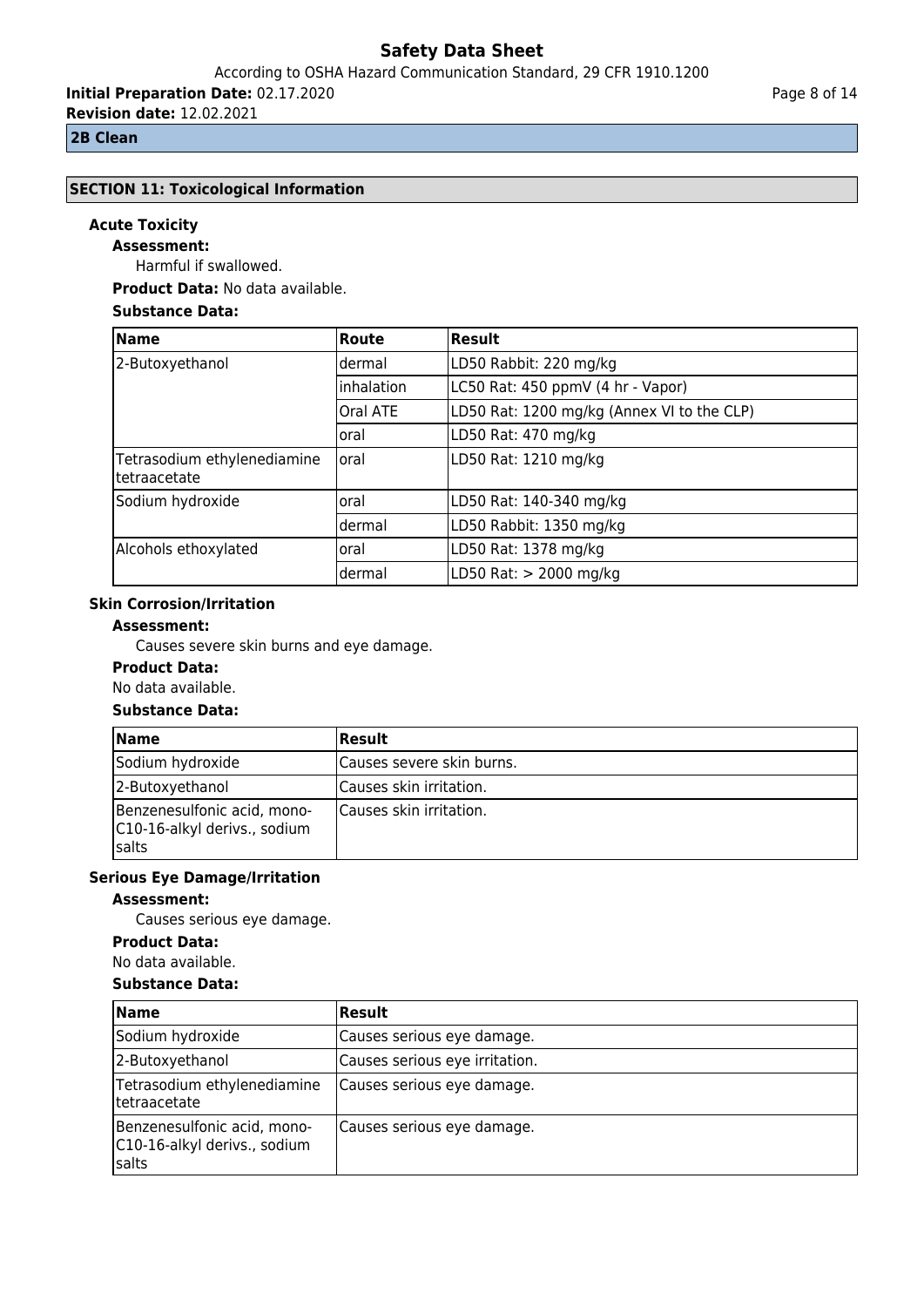According to OSHA Hazard Communication Standard, 29 CFR 1910.1200

**Initial Preparation Date:** 02.17.2020

**Revision date:** 12.02.2021

## **2B Clean**

| <b>Name</b>          | Result                     |
|----------------------|----------------------------|
| Alcohols ethoxylated | Causes serious eye damage. |

### **Respiratory or Skin Sensitization**

**Assessment:** Based on available data, the classification criteria are not met.

#### **Product Data:**

No data available.

**Substance Data:** No data available.

#### **Carcinogenicity**

**Assessment:** Based on available data, the classification criteria are not met.

**Product Data:** No data available.

**Substance Data:** No data available.

## **International Agency for Research on Cancer (IARC):**

| Name                                                                  | Classification |
|-----------------------------------------------------------------------|----------------|
| 2-Butoxyethanol                                                       | Group 3        |
| Benzenesulfonic acid, mono-<br>C10-16-alkyl derivs., sodium<br> salts | Not Applicable |
| Sodium hydroxide                                                      | Not Applicable |
| Tetrasodium ethylenediamine<br>Itetraacetate                          | Not Applicable |
| Alcohols ethoxylated                                                  | Not Applicable |

## **National Toxicology Program (NTP):**

| <b>Name</b>                                                           | Classification |
|-----------------------------------------------------------------------|----------------|
| Benzenesulfonic acid, mono-<br>C10-16-alkyl derivs., sodium<br> salts | Not Applicable |
| 2-Butoxyethanol                                                       | Not Applicable |
| Sodium hydroxide                                                      | Not Applicable |
| Tetrasodium ethylenediamine<br>Itetraacetate                          | Not Applicable |
| Alcohols ethoxylated                                                  | Not Applicable |

## **OSHA Carcinogens:** Not applicable

## **Germ Cell Mutagenicity**

**Assessment:** Based on available data, the classification criteria are not met.

## **Product Data:**

No data available.

**Substance Data:** No data available.

## **Reproductive Toxicity**

**Assessment:** Based on available data, the classification criteria are not met.

## **Product Data:**

No data available.

**Substance Data:** No data available.

## **Specific Target Organ Toxicity (Single Exposure)**

**Assessment:** Based on available data, the classification criteria are not met.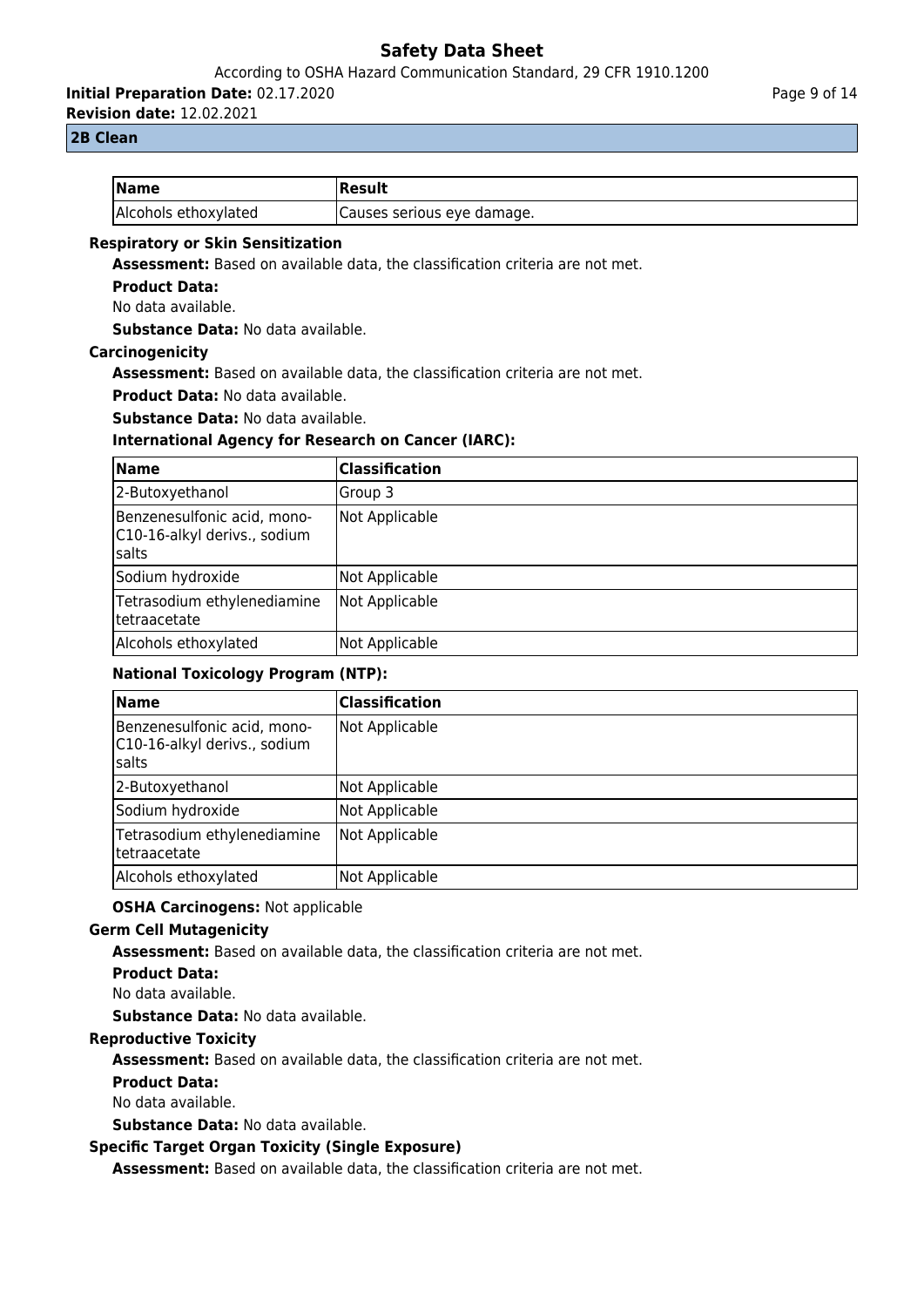According to OSHA Hazard Communication Standard, 29 CFR 1910.1200

**Initial Preparation Date:** 02.17.2020

**Revision date:** 12.02.2021

#### **2B Clean**

## **Product Data:**

No data available.

**Substance Data:** No data available.

## **Specific Target Organ Toxicity (Repeated Exposure)**

**Assessment:** Based on available data, the classification criteria are not met.

**Product Data:**

No data available.

#### **Substance Data:**

| Name                                         | Result                                                                                                                                                                                                          |
|----------------------------------------------|-----------------------------------------------------------------------------------------------------------------------------------------------------------------------------------------------------------------|
| Tetrasodium ethylenediamine<br>Itetraacetate | Animal studies indicate that chronic exposure can cause damage to<br>organs. Causes changes in tubules (including acute renal failure and<br>Inecrosis) in intraperitoneal lethal-dose studies of mice; [RTECS] |

#### **Aspiration toxicity**

**Assessment:** Based on available data, the classification criteria are not met.

**Product Data:** No data available.

**Substance Data:** No data available.

#### **Information on Likely Routes of Exposure:**

No data available.

**Symptoms Related to the Physical, Chemical, and Toxicological Characteristics:** No data available.

## **Other Information:**

No data available.

#### **SECTION 12: Ecological Information**

#### **Acute (Short-Term) Toxicity**

**Assessment:** Based on available data, the classification criteria are not met.

**Product Data:** No data available.

| <b>Substance Data:</b> |  |
|------------------------|--|
|                        |  |

| <b>Name</b>                                  | Result                                                                |
|----------------------------------------------|-----------------------------------------------------------------------|
| 2-Butoxyethanol                              | Aquatic Invertebrates EC50 Daphnia magna: 1,550 mg/L (48 hr)          |
|                                              | Fish LC50 Oncorhynchus mykiss: 1,474 mg/L (96 hr)                     |
| Sodium hydroxide                             | Fish LC50 Gambusia affinis: 125 mg/L (96 hr)                          |
|                                              | Aquatic Invertebrates EC50 Ceriodaphnia sp.: 40.4 mg/L (48 hr)        |
| Tetrasodium ethylenediamine<br> tetraacetate | Fish LC50 Oncorhynchus mykiss: >100 mg/L (96 hr)                      |
|                                              | Aquatic Invertebrates EC50 Daphnia magna: 140 mg/L (48 hr)            |
|                                              | Aquatic Plants EC50 Pseudokirchneriella subcapitata: >60 mg/L (72 hr) |
| Alcohols ethoxylated                         | Fish LC50 Oncorhynchus mykiss: 5 mg/L (96 hr)                         |
|                                              | Aquatic Invertebrates EC50 Daphnia magna: 2.5 mg/L (48 hr)            |
|                                              | Aquatic Plants ErC50 Selenastrum capricornutum: 1.4 mg/L (96 hr)      |

#### **Chronic (Long-Term) Toxicity**

**Assessment:** Based on available data, the classification criteria are not met. **Product Data:** No data available.

**Substance Data:**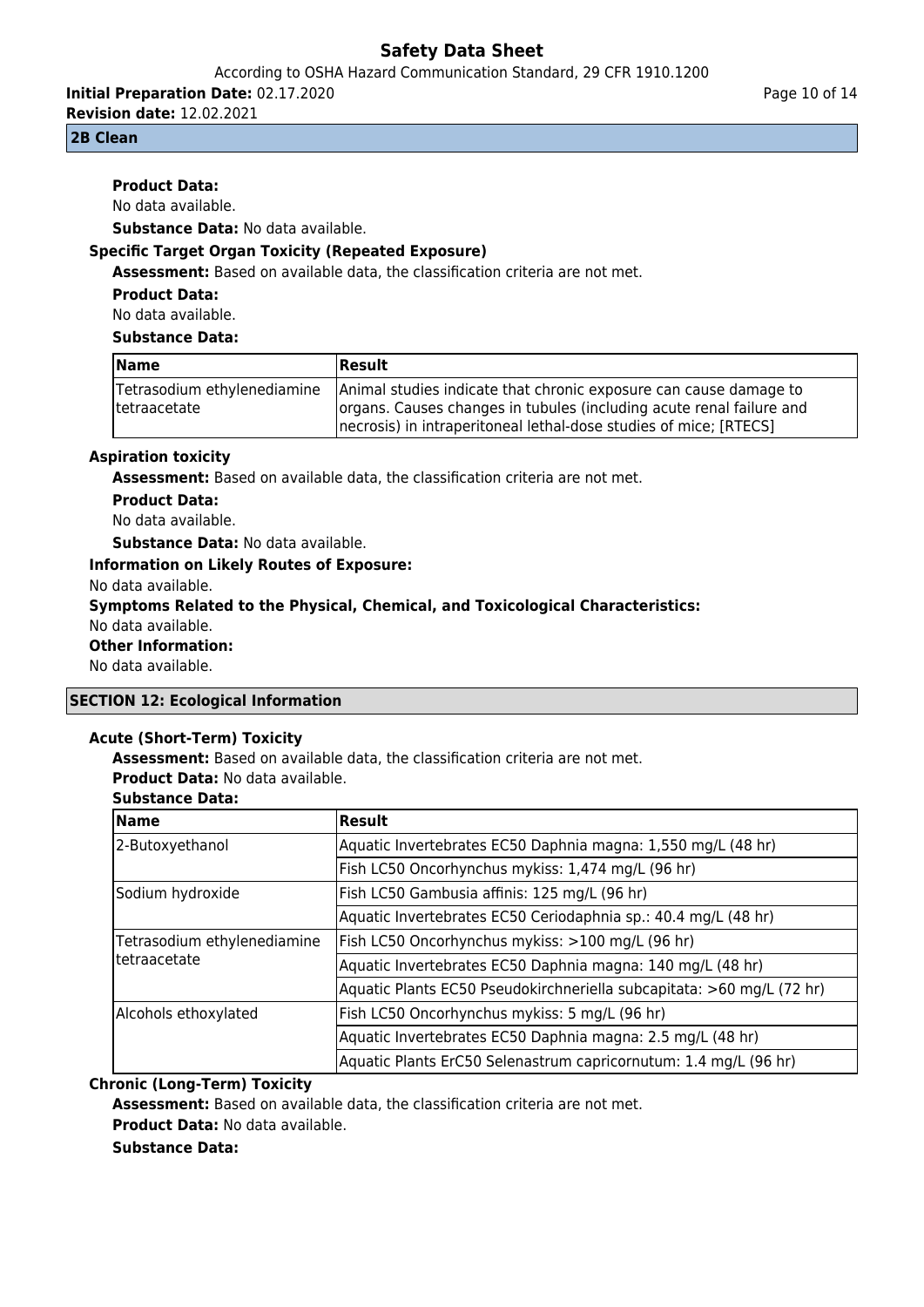According to OSHA Hazard Communication Standard, 29 CFR 1910.1200

**Initial Preparation Date:** 02.17.2020

**Revision date:** 12.02.2021

## **2B Clean**

| <b>Name</b>                 | <b>Result</b>                                              |
|-----------------------------|------------------------------------------------------------|
| 2-Butoxyethanol             | Fish NOEC Danio rerio: > 100 mg/L (21 d)                   |
|                             | Aquatic Invertebrates NOEC Daphnia magna: 100 mg/L (21 d)  |
| Tetrasodium ethylenediamine | Fish NOEC Danio rerio: $>=35.1$ mg/L (35 d)                |
| Itetraacetate               | Aquatic Invertebrates NOEC Daphnia magna: 25 mg/L (21 d)   |
| Alcohols ethoxylated        | Fish NOEC Lepomis macrochirus: > 0.33 mg/L (30 d)          |
|                             | Aquatic Invertebrates NOEC Daphnia magna: 0.77 mg/L (21 d) |

## **Persistence and Degradability**

**Product Data:** No data available.

## **Substance Data:**

| <b>Name</b>                                  | <b>Result</b>                                                                           |
|----------------------------------------------|-----------------------------------------------------------------------------------------|
| 2-Butoxyethanol                              | Readily biodegradable (90.4% degradation after 28 days).                                |
| Tetrasodium ethylenediamine<br> tetraacetate | Biodegradable, but not readily biodegradable (54.9% degradation after 20<br> days).     |
| Sodium hydroxide                             | A biodegradation study does not need to be conducted as the substance is<br>linorganic. |
| Alcohols ethoxylated                         | Readily biodegradable (72% degradation after 28 days).                                  |

#### **Bioaccumulative Potential**

## **Product Data:** No data available.

## **Substance Data:**

| <b>Name</b>                                  | <b>Result</b>                                                    |
|----------------------------------------------|------------------------------------------------------------------|
| Sodium hydroxide                             | The substance has a low potential for bioaccumulation.           |
| Tetrasodium ethylenediamine<br> tetraacetate | This substance is not expected to bioaccumulate (BCF: 1.8 L/kg). |
| 2-Butoxyethanol                              | Not expected to bioaccumulate ( $log Kow = 0.83$ ).              |
| Alcohols ethoxylated                         | Not expected to bioaccumulate (BCF: 237 L/kg).                   |

#### **Mobility in Soil**

## **Product Data:** No data available.

#### **Substance Data:**

| <b>Name</b>                                  | <b>Result</b>                                                                                                                                                                                          |
|----------------------------------------------|--------------------------------------------------------------------------------------------------------------------------------------------------------------------------------------------------------|
| Tetrasodium ethylenediamine<br> tetraacetate | This substance is expected to be moderately mobile (calculated Koc: 312.7)<br>dimensionless).                                                                                                          |
| Sodium hydroxide                             | The substance has a high water solubility. As the dilution of the substance<br>increases, its speed of movement through soil increases. During<br>movement through soil, some ion exchange will occur. |
| Alcohols ethoxylated                         | Moderately mobile (log Koc: 1.575 - 2.365).                                                                                                                                                            |

## **Results of PBT and vPvB assessment**

## **Product Data:**

**PBT assessment:** This product does not contain any substances that are assessed to be a PBT. **vPvB assessment:** This product does not contain any substances that are assessed to be a vPvB.

#### **Substance Data: PBT assessment:**

| .                |                                                                  |
|------------------|------------------------------------------------------------------|
| Sodium hydroxide | A PBT assessment is not required, as the substance is inorganic. |
| 2-Butoxyethanol  | This substance is not PBT.                                       |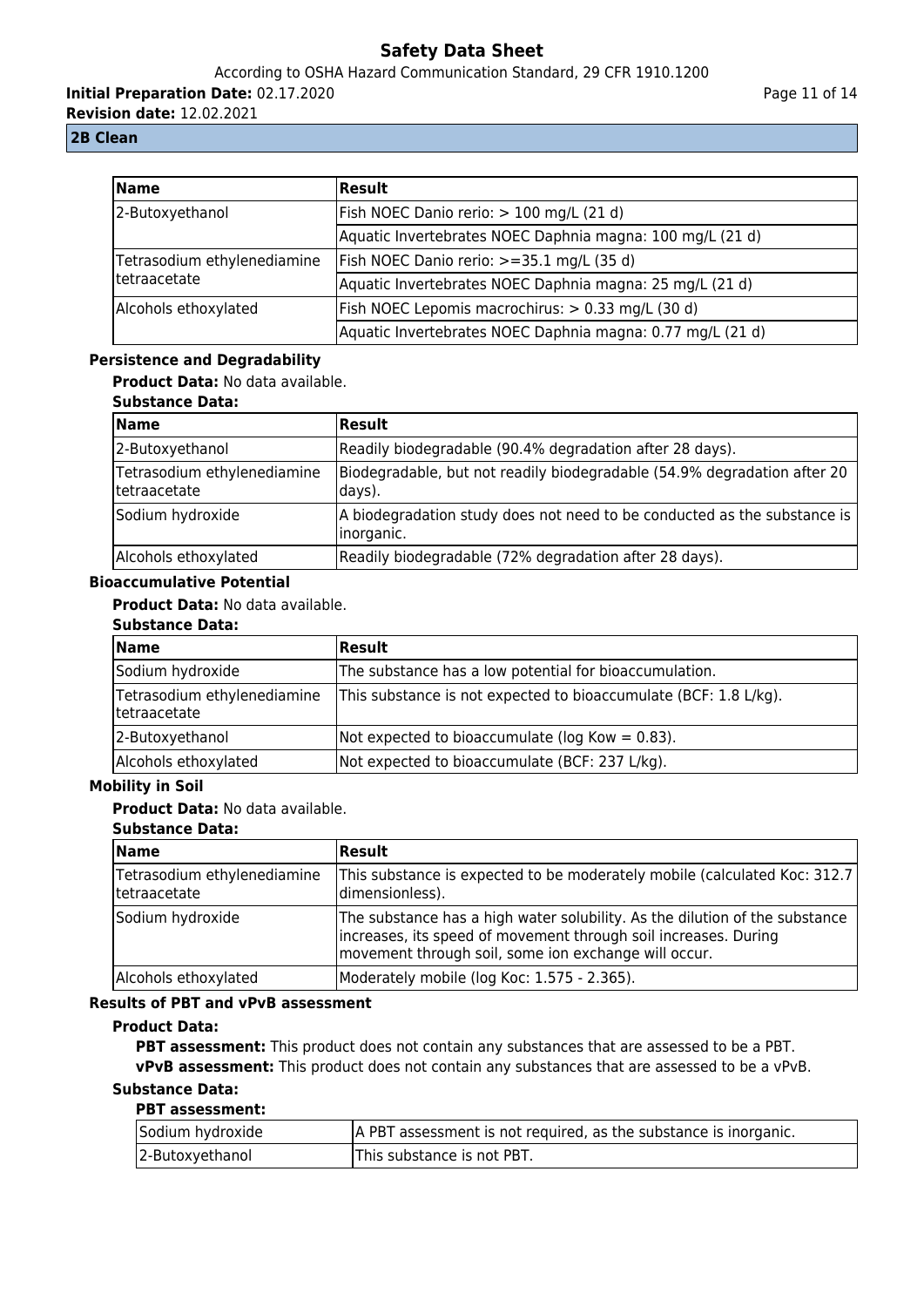## According to OSHA Hazard Communication Standard, 29 CFR 1910.1200

**Initial Preparation Date:** 02.17.2020

**Revision date:** 12.02.2021

## Page 12 of 14

#### **2B Clean**

| Tetrasodium ethylenediamine This substance is not PBT.<br> tetraacetate |                                                                  |
|-------------------------------------------------------------------------|------------------------------------------------------------------|
| Alcohols ethoxylated                                                    | The substance is not PBT.                                        |
| <b>vPvB</b> assessment:                                                 |                                                                  |
| Sodium hydroxide                                                        | A vPvB assessment is not required as the substance is inorganic. |
| 2-Butoxyethanol                                                         | This substance is not vPvB.                                      |
| Tetrasodium ethylenediamine<br> tetraacetate                            | This substance is not vPvB.                                      |
| Alcohols ethoxylated                                                    | The substance is not vPvB.                                       |

**Other Adverse Effects: No data available.** 

#### **SECTION 13: Disposal Considerations**

#### **Disposal Methods:**

It is the responsibility of the waste generator to properly characterize all waste materials according to applicable regulatory entities

## **Contaminated packages:**

Not determined or not applicable.

### **SECTION 14: Transport Information**

#### **United States Transportation of Dangerous Goods (49 CFR DOT)**

| UN Number                           | 1824                      |
|-------------------------------------|---------------------------|
| <b>UN Proper Shipping Name</b>      | Sodium Hydroxide Solution |
| UN Transport Hazard Class(es)       | 8                         |
| <b>Packing Group</b>                |                           |
| <b>Environmental Hazards</b>        | l None                    |
| <b>Special Precautions for User</b> | l None                    |

#### **International Maritime Dangerous Goods (IMDG)**

| UN Number                           | 1824                      |
|-------------------------------------|---------------------------|
| UN Proper Shipping Name             | Sodium Hydroxide Solution |
| UN Transport Hazard Class(es)       | ο                         |
| <b>Packing Group</b>                |                           |
| <b>Environmental Hazards</b>        | l None                    |
| <b>Special Precautions for User</b> | None                      |

#### **International Air Transport Association Dangerous Goods Regulations (IATA-DGR)**

| UN Number                     | 1824                      |
|-------------------------------|---------------------------|
| UN Proper Shipping Name       | Sodium Hydroxide Solution |
| UN Transport Hazard Class(es) |                           |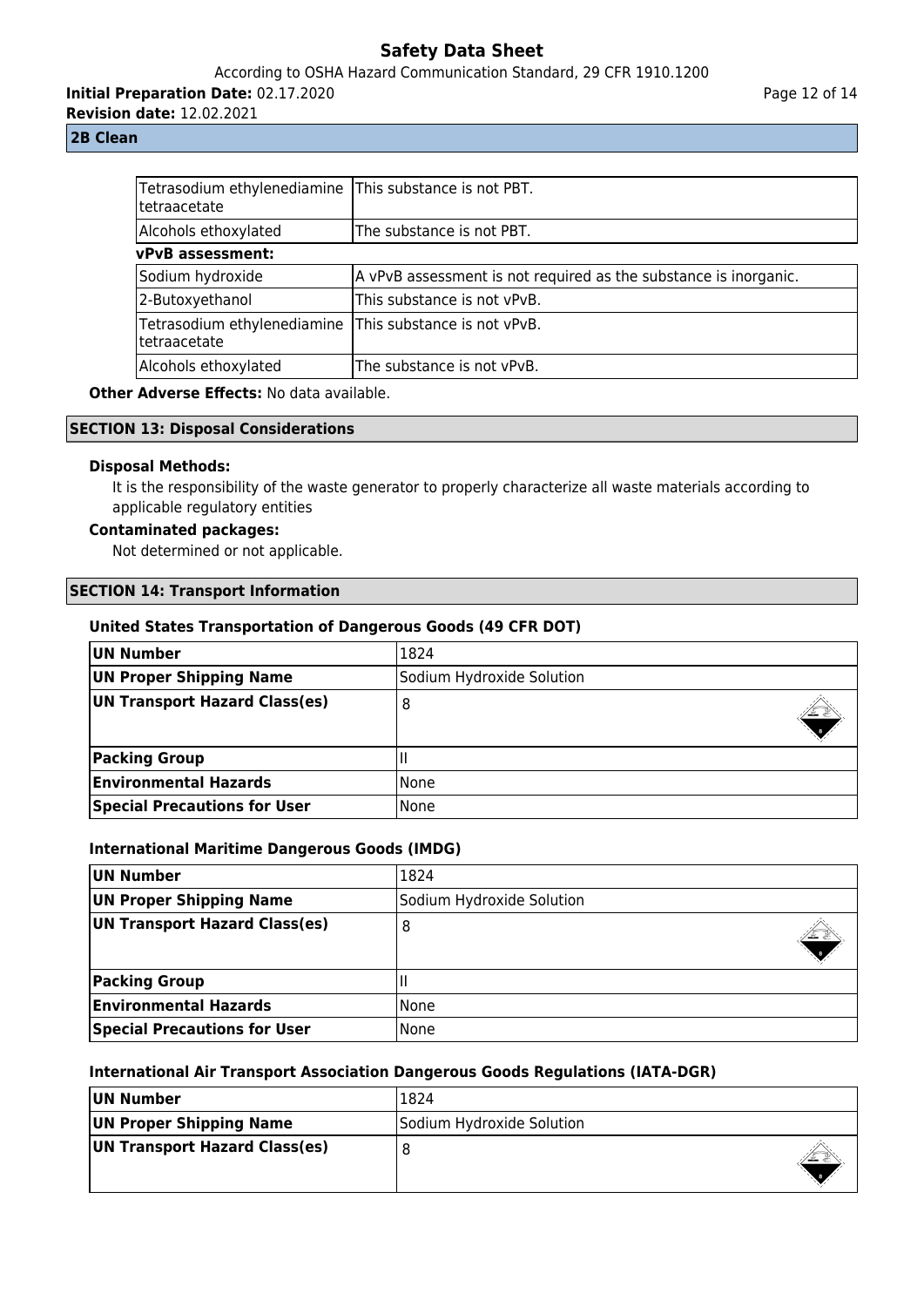According to OSHA Hazard Communication Standard, 29 CFR 1910.1200

**Initial Preparation Date:** 02.17.2020

**Revision date:** 12.02.2021

#### **2B Clean**

| <b>Packing Group</b>                |             |
|-------------------------------------|-------------|
| <b>Environmental Hazards</b>        | <b>None</b> |
| <b>Special Precautions for User</b> | <b>None</b> |

## **SECTION 15: Regulatory Information**

## **United States Regulations**

**Inventory Listing (TSCA):** All ingredients are listed-active or exempt.

**Significant New Use Rule (TSCA Section 5):** None of the ingredients are listed.

**Export Notification under TSCA Section 12(b):** None of the ingredients are listed.

**SARA Section 302 Extremely Hazardous Substances:** None of the ingredients are listed.

## **SARA Section 313 Toxic Chemicals:**

|                | $\sim$ $\sim$<br>$1b-1$<br>.<br>$\cdot$ $\sim$ $\sim$<br>. | reulidi IUI<br><b>PACON</b> |  |
|----------------|------------------------------------------------------------|-----------------------------|--|
| <b>CERCLA:</b> |                                                            |                             |  |

| 1310-73-2 | Sodium hydroxide                         | lListed | '1000 lb              |
|-----------|------------------------------------------|---------|-----------------------|
| '111-76-2 | 2-Butoxyethanol                          | lListed | N/A                   |
| 164-02-8  | Tetrasodium ethylenediamine tetraacetate | lListed | 15000 lbs<br>las EDTA |

**RCRA:** None of the ingredients are listed.

**Section 112(r) of the Clean Air Act (CAA):** None of the ingredients are listed.

## **Massachusetts Right to Know:**

| 111-76-2         | 2-Butoxyethanol  | Listed  |
|------------------|------------------|---------|
| $1310-7$<br>73-Z | Sodium hydroxide | 'Listec |

#### **New Jersey Right to Know:**

| '111-76-2 | 12-Butoxyethanol | <b>Listeu</b> |
|-----------|------------------|---------------|
| 1310-73-2 | Sodium hydroxide | <b>Listeu</b> |

## **New York Right to Know:**

| 111-76-2        | 2-Butoxyethanol  | 'Listed |
|-----------------|------------------|---------|
| 73-2<br>,1310-7 | Sodium hydroxide | Listed  |

#### **Pennsylvania Right to Know:**

| $\sim$<br>-<br>111-76-2 | ∽<br>12-Butoxyethanol      | $- + -$<br>Listed |
|-------------------------|----------------------------|-------------------|
| 3-2<br>1310-7           | <b>Sodium</b><br>hydroxide | Listed            |

**California Proposition 65:** None of the ingredients are listed.

## **SECTION 16: Other Information**

## **Abbreviations and Acronyms:** None

#### **Disclaimer:**

This product has been classified in accordance with OSHA HCS 2012 guidelines. The information provided in this SDS is correct, to the best of our knowledge, based on information available. The information given is designed only as a guidance for safe handling, use, storage, transportation and disposal and is not to be considered a warranty or quality specification. The information relates only to the specific material designated and may not be valid for such material used in combination with any other materials, unless specified in the text. The responsibility to provide a safe workplace remains with the user.

## **NFPA:** 0-0-0